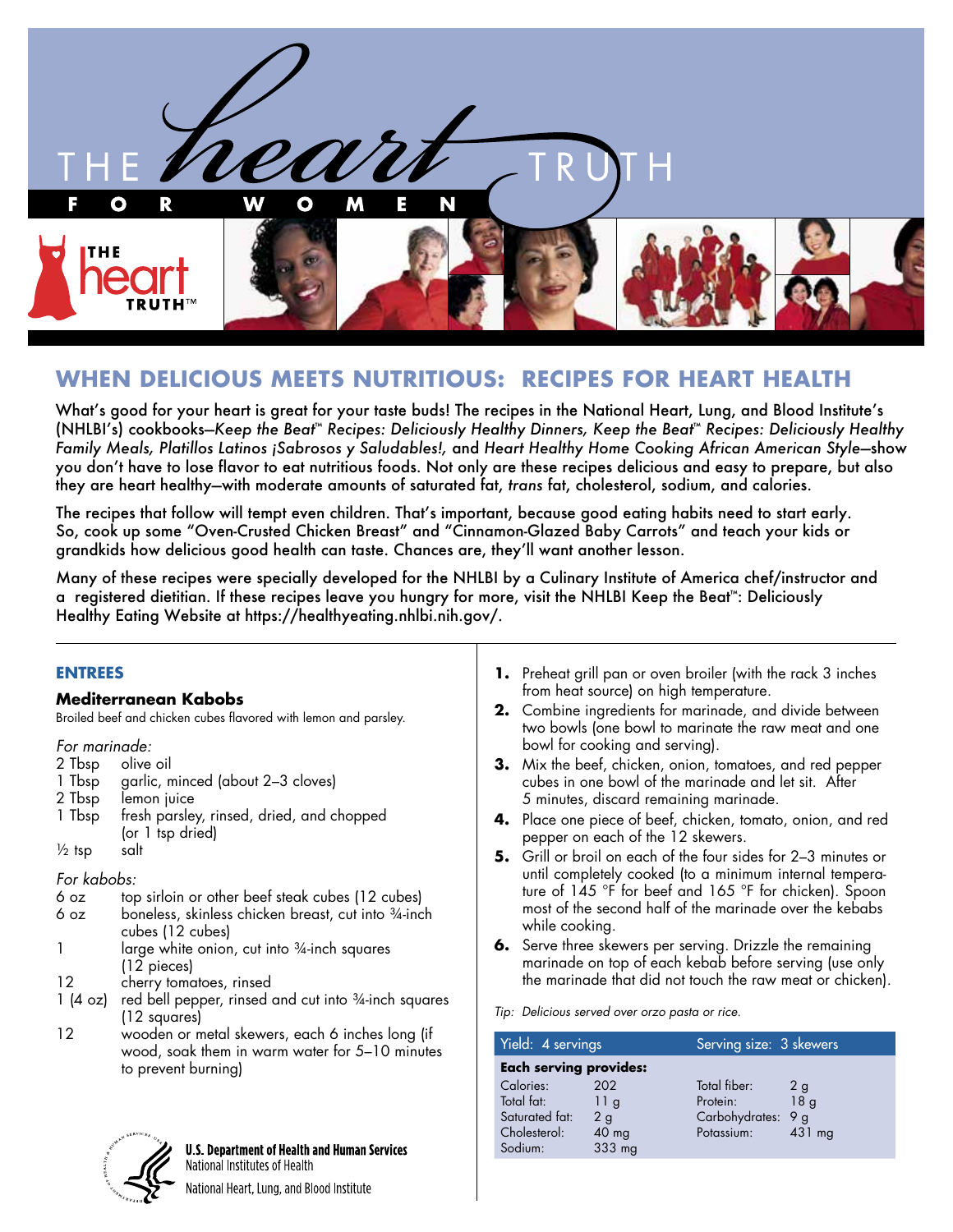### **Oven-Crusted Chicken Breast**

A healthy way to fry chicken.

### *For chicken:*

- 4 boneless, skinless chicken breasts (3 oz each)<br>1 eag white for substitute liquid eag whitel
- 1 egg white *(or substitute liquid egg white)*
- 1 C fat-free evaporated milk<br>1 C breadcrumbs
- breadcrumbs
- $\frac{1}{4}$  C rolled oats, crushed; pulse a few times in the food processor or crush between fingers to make smaller pieces
- 1 C whole-wheat flour
- 2 Tbsp olive oil or vegetable oil

*For salad:*

- 2 Tbsp lemon juice
- ½ Tbsp olive oil
- 4 C red leaf lettuce, rinsed and dried<br>1 C cherry tomatoes, rinsed and halv
- cherry tomatoes, rinsed and halved
- $\frac{1}{4}$  tsp salt
- $\frac{1}{4}$  tsp ground black pepper
- **1.** Preheat oven to 350 °F.
- **2.** Place chicken in a freezer bag with the air squeezed out, and pound each breast down to ½-inch thickness.
- **3.** Combine the egg white and evaporated milk in a bowl, and mix well. In a separate bowl, combine the breadcrumbs and crushed oats, and mix well.
- **4.** Coat the chicken breasts in flour, and shake off the excess. Dip the chicken breasts in the egg and milk mixture, and drain off the excess. Then dip the chicken breasts in the breadcrumb mixture to coat, and shake off the excess. After all chicken breasts have been coated, discard any leftover breading mixture.
- **5.** Heat oil in a large sauté pan. Stir fry the chicken over medium-high heat on one side until golden brown, about 2–3 minutes. Turn carefully, and pan fry the second side for an additional 2–3 minutes or until golden brown. Remove from the pan, and place on paper towels to soak up excess oil. Place on baking sheet, and finish cooking in a 350 °F oven for about 5–8 minutes (to a minimum internal temperature of 165 ºF).
- **6.** For the salad, combine lemon juice and olive oil, and mix well to make a dressing. Toss the lettuce leaves and cherry tomatoes with the dressing, salt, and pepper.
- **7.** Serve 1 cup salad with one piece of chicken.

*Tip: Try serving with a side of oven-roasted potatoes.*

| Yield: 4 servings                                                                                     |                                     | Serving size: 3 oz chicken<br> breast, 1 C salad         |                                        |  |
|-------------------------------------------------------------------------------------------------------|-------------------------------------|----------------------------------------------------------|----------------------------------------|--|
| <b>Each serving provides:</b><br>Calories:<br>Total fat:<br>Saturated fat:<br>Cholesterol:<br>Sodium: | 264<br>11a<br>2g<br>49 mg<br>263 mg | Total fiber:<br>Protein:<br>Carbohydrates:<br>Potassium: | 3g<br>24g<br>18 <sub>g</sub><br>553 mg |  |

### **Edamame Stew**

This spicy stew can be frozen for later use.

- 1 bag (16 oz) frozen shelled edamame (green soybeans)
- 1 can (35 oz) no-salt-added Italian whole peeled tomatoes with basil, diced into small chunks
- 2 C zucchini, rinsed, quartered, and sliced<br>1 C vellow onion, diced
- yellow onion, diced
- 1 Tbsp olive oil
- 1 Tbsp ground cumin
- $\frac{1}{4}$  tsp ground cayenne pepper
- ½ tsp ground allspice *(or substitute cinnamon or pumpkin pie spice)*
- 2 Tbsp garlic, minced or pressed (about 5 cloves)
- 1 C frozen yellow corn
- $\frac{1}{4}$  tsp salt
- 2 Tbsp lemon juice (or 1 large lemon, freshly juiced)
- $\frac{1}{2}$  tsp dried oregano
- **1.** Place frozen edamame in a deep saucepan with just enough water to cover. Bring to a boil over high heat. Reduce heat to medium and cover. Cook for 5 minutes. Drain. Set aside.
- **2.** While soybeans cook, chop tomatoes, zucchini, and onion.
- **3.** In a large nonstick sauté pan, cook onion in olive oil over medium heat until soft, about 5 minutes.
- **4.** Stir in cumin, cayenne pepper, and allspice (or cinnamon/ pumpkin pie spice). Cook and stir for about 2 minutes.
- **5.** Add garlic. Cook and stir for 1 minute.
- **6.** Stir in the drained edamame, tomatoes, zucchini, corn, and salt.
- **7.** Cover. Simmer until zucchini is tender, about 15 minutes.
- **8.** Stir in lemon juice and oregano.
- **9.** Serve immediately.

*Tip: Serve over brown rice for a complete meal.*

| Yield: 4 servings                         |                              | Serving size: 2 C stew                          |            |  |
|-------------------------------------------|------------------------------|-------------------------------------------------|------------|--|
| <b>Each serving provides:</b>             |                              |                                                 |            |  |
| Calories:<br>Total fat:<br>Saturated fat: | 285<br>10g<br>1 <sub>g</sub> | Total fiber:<br>Protein:<br>Carbohydrates: 40 g | 14g<br>16q |  |
| Cholesterol:<br>Sodium:                   | 0 <sub>mg</sub><br>303 mg    | Potassium:                                      | $1,227$ mg |  |

## **Cold Fusilli Pasta With Summer Vegetables**

A whole new twist on pasta salad!

| 8 oz                 | whole-wheat fusilli (spiral) pasta                                                     |
|----------------------|----------------------------------------------------------------------------------------|
| 2C                   | cherry tomatoes, rinsed and halved                                                     |
|                      | large green bell pepper, rinsed and sliced in pieces<br>1/4 inch wide by 2 inches long |
| $\frac{1}{2}C$       | red onion, thinly sliced                                                               |
|                      | medium zucchini, rinsed and shredded finely or<br>sliced into small chunks (about 1 C) |
| 1 can                | $(15\frac{1}{2}$ oz) low-sodium chickpeas (or garbanzo<br>beans), drained and rinsed   |
| 1 Tbsp               | fresh basil, rinsed, dried, and cut into thin strips<br>(or 1 tsp dried)               |
| 1/4 tsp              | salt                                                                                   |
| $\frac{1}{8}$ tsp    | ground black pepper                                                                    |
| 1 Tbsp               | extra virgin olive oil                                                                 |
| 2 Tbsp               | balsamic vinegar                                                                       |
| $\frac{1}{2}$ $\sim$ | لبالد المتحاد ومستحد الطالط الطالب                                                     |

 $\frac{1}{2}$  C shredded parmesan cheese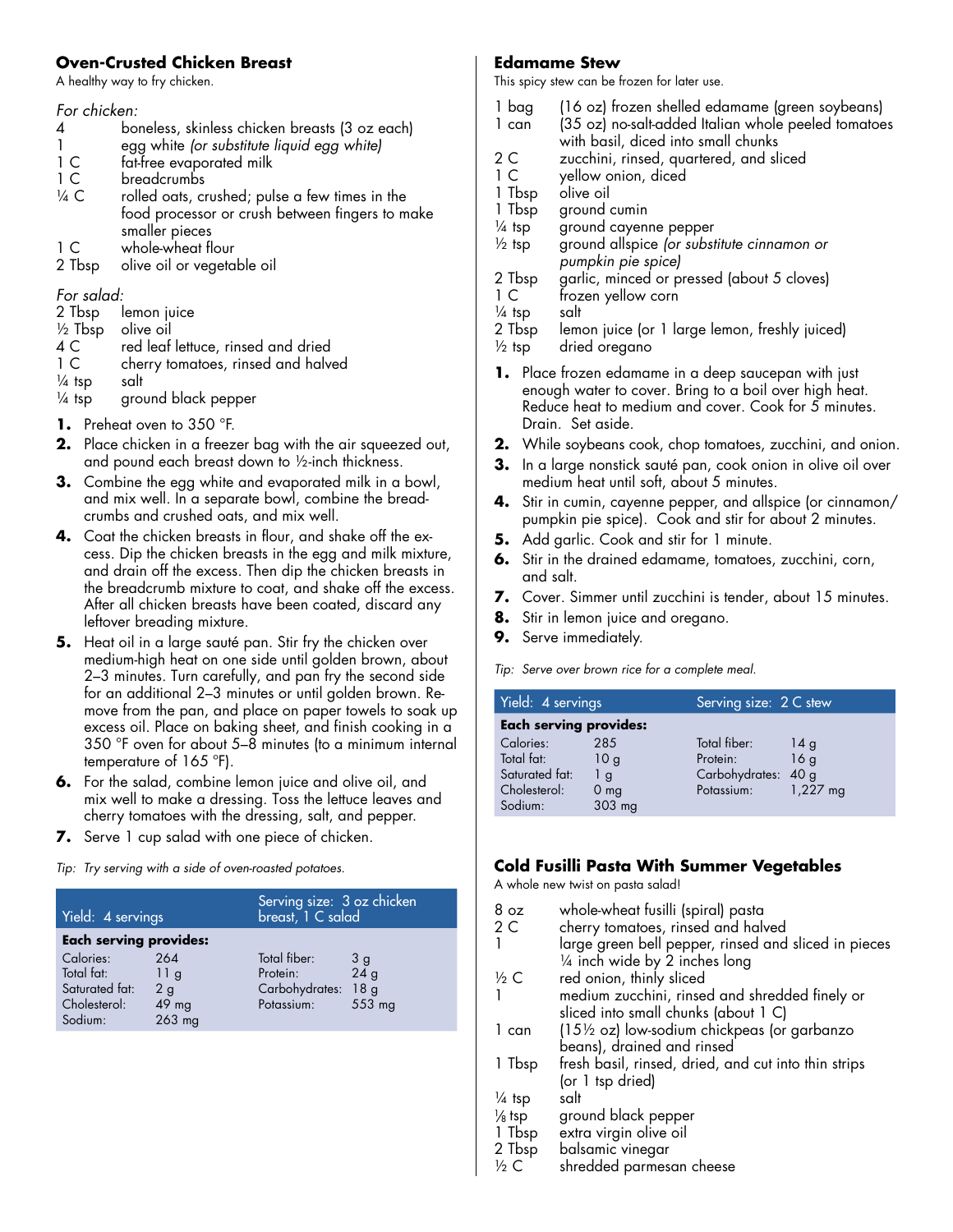- **1.** In a 4-quart saucepan, bring 3 quarts of water to a boil over high heat.
- **2.** Add pasta, and cook according to package directions for the shortest recommended time, about 8–9 minutes. Drain. Rinse pasta under cold running water to cool, about 3 minutes.
- **3.** Place all the vegetables and beans in a large salad serving bowl. Season with basil, salt, and pepper.
- **4.** Add the cooled pasta.
- **5.** Combine olive oil and vinegar in a small bowl. Mix until completely blended. Pour over vegetables and pasta. Mix gently until well coated.
- **6.** Divide into four equal portions. Top each with 2 tablespoons shredded parmesan cheese.

*Note: If you can't find beans labeled "low-sodium," compare the Nutrition Facts panels to find the beans with the lowest amount of sodium. Rinsing can help further reduce the sodium level.* 

| Yield: 4 servings             |                  |               | Serving size: about 11/2 C pasta |  |
|-------------------------------|------------------|---------------|----------------------------------|--|
| <b>Each serving provides:</b> |                  |               |                                  |  |
| Calories:                     | 418              | Total fiber   | 13 <sub>g</sub>                  |  |
| Total fat:                    | 11g              | Protein       | 21g                              |  |
| Saturated fat                 | 3q               | Carbohydrates | 63 <sub>g</sub>                  |  |
| Cholesterol:                  | 10 <sub>mg</sub> | Potassium     | 576 mg                           |  |
| Sodium                        | 455 mg           |               |                                  |  |

### **SIDE DISHES**

### **Cinnamon-Glazed Baby Carrots**

No one will be able to resist this sweet veggie side dish that's great with most meat, chicken, and seafood.

| 4 C | baby carrots, rinsed and split lengthwise if very |
|-----|---------------------------------------------------|
|     | thick (or frozen presliced carrots)               |

- 2 Tbsp soft tub margarine
- 2 Tbsp brown sugar
- $\frac{1}{2}$  tsp ground cinnamon
- $\frac{1}{8}$  tsp salt
- **1.** Place the carrots in a small saucepan. Add just enough water to barely cover the carrots. Cover. Bring to a boil. Reduce heat to medium. Cook for 7–8 minutes, just until the carrots are easily pierced with a sharp knife.
- **2.** While the carrots are cooking, combine margarine, brown sugar, cinnamon, and salt in a small saucepan, and melt together over low heat (or put in a microwavesafe bowl and microwave for a few seconds on high power, until margarine is mostly melted). Stir well to combine ingredients.
- **3.** Drain carrots, leaving them in the saucepan. Pour cinnamon mixture over carrots. Cook and stir over medium heat for 2–3 minutes, just until the carrots are thoroughly coated and the glaze thickens slightly. Serve warm.

| Yield: 4 servings             |                 | Serving size: 1 C carrots |                |  |
|-------------------------------|-----------------|---------------------------|----------------|--|
| <b>Each serving provides:</b> |                 |                           |                |  |
| Calories                      |                 | Total fiber               | 2 <sub>q</sub> |  |
| Total fat                     | 3g              | Protein                   | l g            |  |
| Saturated fat                 | 0 <sub>q</sub>  | Carbohydrates             | 10q            |  |
| Cholesterol                   | 0 <sub>mg</sub> | Potassium                 | $260$ mg       |  |
| Sodium                        | 149 mg          |                           |                |  |

### **Couscous With Carrots, Walnuts, and Raisins**

This quick-cooking grain dish has a touch of sweet and nutty flavors to go with most main dishes.

- 1 C couscous *(try whole-wheat couscous)*
- 1 tsp olive oil
- 2 Tbsp walnuts, coarsely chopped
- $\frac{1}{4}$  tsp salt
- $\frac{1}{8}$  tsp black pepper
- $\frac{1}{2}$  tsp pumpkin pie spice or cinnamon
- $1\frac{1}{3}C$  water
- 2 Tbsp raisins<br> $\frac{1}{2}$  C carrots
- carrots, rinsed, peeled, and shredded or thinly sliced; cut in half
- **1.** In a 4-quart saucepan over medium heat, cook and stir couscous, olive oil, walnuts, salt, pepper, and spice just until couscous begins to brown.
- **2.** Slowly add water, then raisins and carrots. Cover. Bring to a boil over high heat.
- **3.** Remove from the heat, and let stand for 10 minutes.
- **4.** Fluff with a fork. Serve immediately.

| Yield: 4 servings                                                    |                                                          | Serving size: 1/2 C couscous                                  |                                  |  |
|----------------------------------------------------------------------|----------------------------------------------------------|---------------------------------------------------------------|----------------------------------|--|
| <b>Each serving provides:</b>                                        |                                                          |                                                               |                                  |  |
| Calories:<br>Total fat:<br>Saturated fat:<br>Cholesterol:<br>Sodium: | 218<br>4g<br>0 <sub>q</sub><br>0 <sub>mg</sub><br>155 mg | Total fiber:<br>Protein:<br>Carbohydrates: 39 g<br>Potassium: | 3q<br>6 <sub>q</sub><br>$168$ mg |  |

### **DESSERTS**

### **Southern Banana Pudding**

This traditional dessert with a healthy twist will please your entire family.

- $3\%$  C cold, fat-free milk<br>2 small packages (4 small packages (4 serving size) of fat-free, sugarfree instant vanilla pudding and pie-filling mix
- 
- 32 reduced-fat vanilla wafers<br>2 medium bananas, sliced
- 2 medium bananas, sliced<br>2 C fat-free, frozen whipped fat-free, frozen whipped topping, thawed
- **1.** Mix 3½ cups of the milk with the pudding mixes. Beat the pudding mixture with a wire whisk for 2 minutes, until it is well blended. Let stand for 5 minutes.
- **2.** Fold 1 cup of the whipped topping into the pudding mix.
- **3.** Arrange a layer of wafers on the bottom and sides of a 2-quart serving bowl. Drizzle 2 tablespoons of the remaining milk over the wafers. Add a layer of banana slices and top with one-third of the pudding.
- **4.** Repeat layers, drizzling wafer layer with remaining milk and ending with pudding. Spread the remaining whipped topping over the pudding.
- **5.** Refrigerate for at least 3 hours before serving.

| Yield: 10 servings                                                   |                                                         | Serving size: 3/4 C                                          |                                              |  |
|----------------------------------------------------------------------|---------------------------------------------------------|--------------------------------------------------------------|----------------------------------------------|--|
| <b>Each serving provides:</b>                                        |                                                         |                                                              |                                              |  |
| Calories:<br>Total fat:<br>Saturated fat:<br>Cholesterol:<br>Sodium: | 143<br>2g<br>$\frac{1}{9}$<br>2 <sub>mg</sub><br>329 mg | Total fiber:<br>Protein:<br>Carbohydrates: 29 g<br>Potassium | $\mathsf{I}$ g<br>4 <sub>q</sub><br>$237$ mg |  |